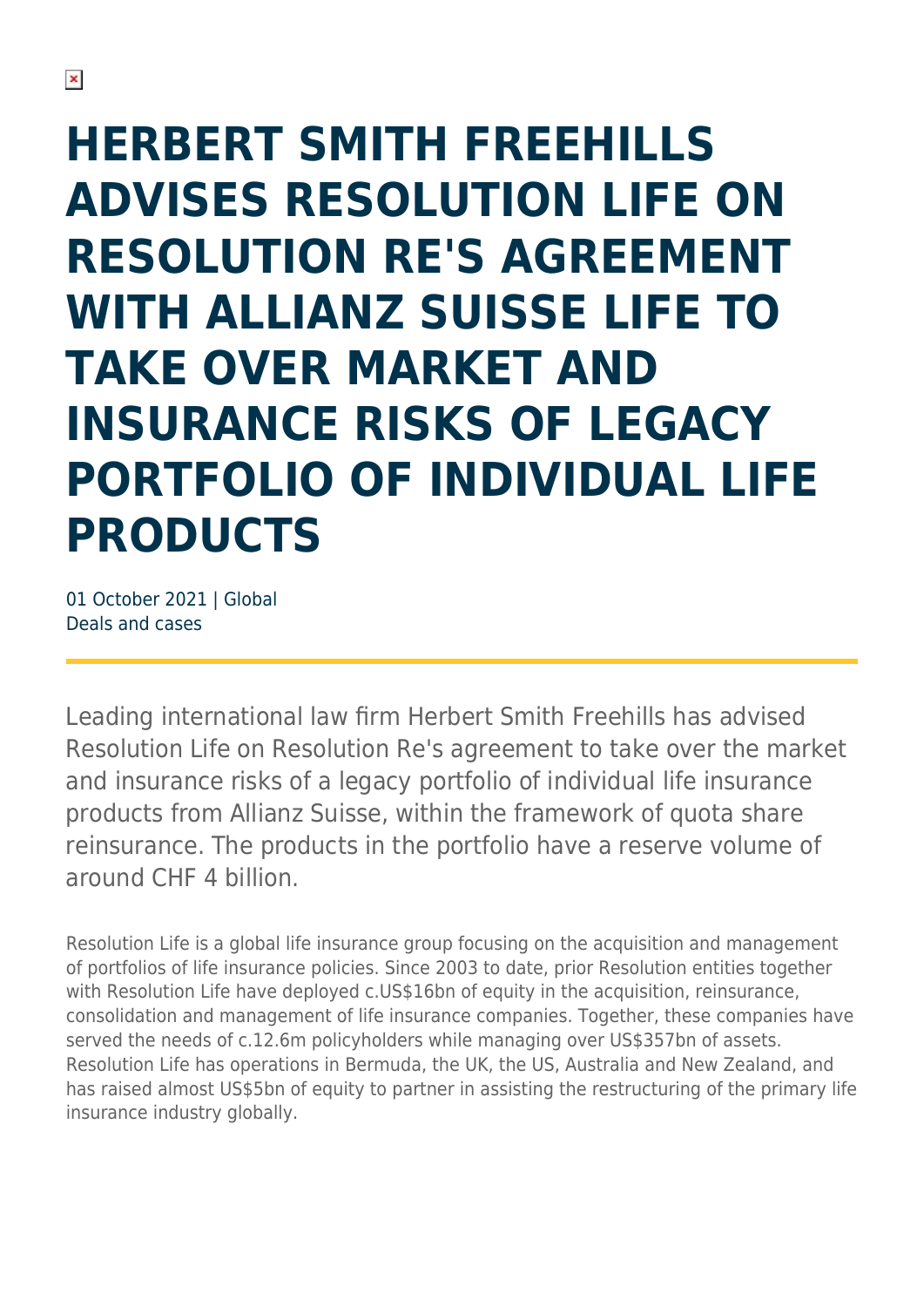Resolution Re is a Class E, Bermuda Monetary Authority regulated reinsurer licensed in 2018 and holds an Insurance Financial Strength Rating of A3 from Moody's. It provides the primary life insurance sector with reinsurance solutions for de-risking legacy life insurance portfolios in mature markets across the world.

Working closely with Senior Legal Counsel Caroline Rollestone-Brown, who led the legal team at Resolution Life, the Herbert Smith Freehills team was led by corporate insurance partner Geoffrey Maddock. The team included finance partner Kristen Roberts and of counsel Soumya Rao, corporate insurance senior associate Robin Morris, and tax partner Howard Murray and associate David Alexander.

Lenz & Staehelin advised Resolution Life on Swiss law aspects, led by Lukas Morscher.

Geoffrey Maddock commented:

"We are delighted to have worked with Resolution Life on the largest European-to-Bermuda life legacy portfolio reinsurance transaction to date. This is another great example of our strong global insurance and reinsurance offering."

Herbert Smith Freehills has advised Resolution Life and prior Resolution entities on a number of material transactions since 2005, including the acquisition of Abbey National's life businesses for £3.6bn in 2006, on competing bids and consortium deals with Friends Provident, Standard Life / Swiss Re and £5 billion break up by Pearl / Royal London in 2007 and on a succession of mergers of acquired UK life insurance businesses under the statutory mechanism in Part VII of the Financial Services and Markets Act 2000.

## **KEY CONTACTS**

If you have any questions, or would like to know how this might affect your business, phone, or email these key contacts.



**GEOFFREY MADDOCK** PARTNER, LONDON

+44 20 7466 2067 Geoffrey.Maddock@hsf.com



**KRISTEN ROBERTS** PARTNER, LONDON

+44 20 7466 2807 Kristen.Roberts@hsf.com



**SOUMYA RAO** OF COUNSEL, LONDON +44 20 7466 2991 Soumya.Rao@hsf.com



**HOWARD MURRAY** PARTNER, LONDON

+44 20 7466 2124 Howard.Murray@hsf.com